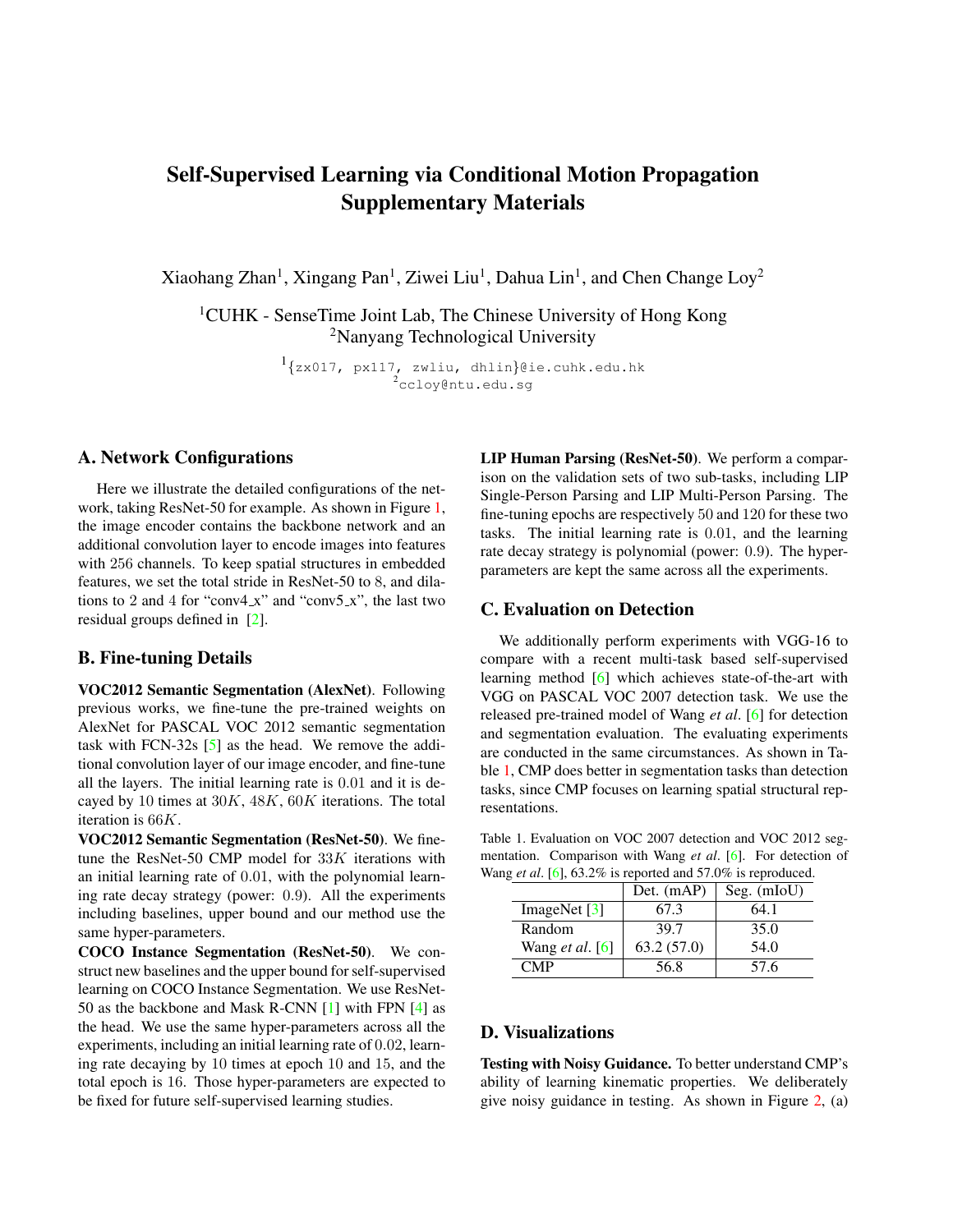<span id="page-1-4"></span>

<span id="page-1-0"></span>Figure 1. Network configurations, taking ResNet-50 for example. Notations "conv4\_x" and "conv5\_x" are the last two residual groups defined in  $[2]$ . Parameters c, k and s stand for the number of output channels, kernel size and stride.



Figure 2. Noisy motion guidance.

<span id="page-1-1"></span>Given arbitrary guidance on a single point, rigidity awareness and physical feasibility still hold. (b) Given a group of undisciplined guidance vectors, *i.e*., given random guidance vectors on different parts, these characteristics hold locally. The global kinematic coherent does not hold expectably, because the CMP model faithfully follows the given guidance, rather than over-fits the image to produce a plausible result. (c) Given contradictory guidance, *i.e*., given two guidance vectors in different directions on a rigid part, the rigidity awareness does not hold anymore. (d) Given outlying guidance on background, the motions are propagated within the background, while the foreground objects' optical flows are not affected.



<span id="page-1-2"></span>Figure 3. Visual improvements on the validation set of VOC2012 (AlexNet).

Target Tasks. For the fine-tuning tasks on semantic segmentation and human parsing, we show the visual comparisons between our method and baselines in Figure [3](#page-1-2) and Figure [4,](#page-1-3) corresponding to PASCAL VOC 2012 and LIP datasets respectively. When using our CMP pre-trained models, the fine-tuning results are more accurate and spatially coherent. For example, as the first three rows of Fig[.3](#page-1-2) show, baseline methods misclassify some parts of the sheep, bus, and dog, while our method produces spatially accurate and coherent results. It is due to the kinematically-sound representations learned from CMP.



<span id="page-1-3"></span>Figure 4. Visual improvements on the validation sets of LIP single-person and multi-person tasks (ResNet-50).